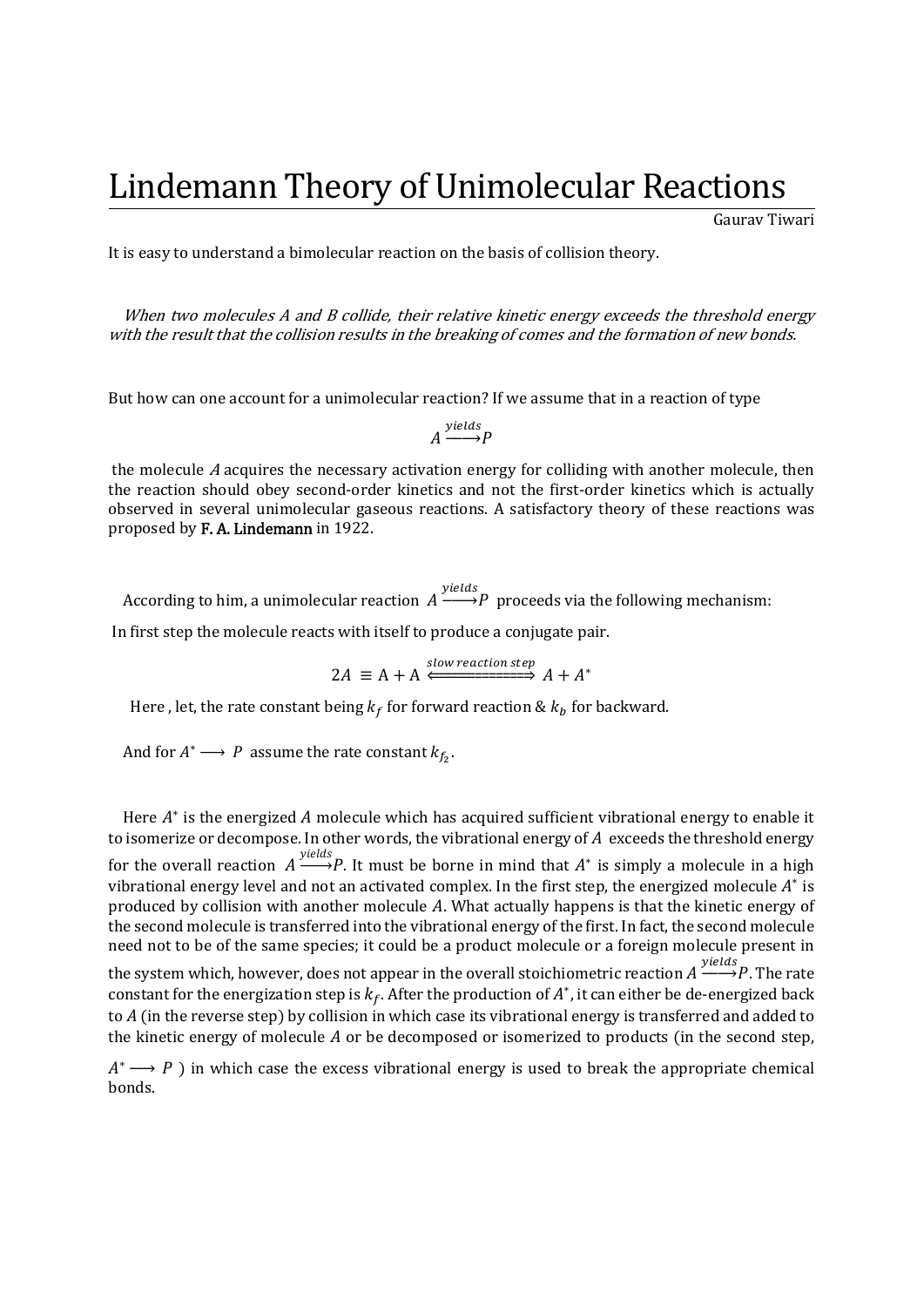In the Lindemann mechanism, a time lag exists between the energization of  $A \rightarrow A^*$  and the decomposition (or isomerization) of  $A^*$  to products. During the time lag,  $A^*$  can be de-energized back to  $A$ .

## Mathematical Treatment

According to the steady state approximation (s.s.a.), whenever a reactive (i.e. Short lived) species is produced as an intermediate in a chemical reaction, its rate of formation is equal to its rate of decomposition. Here, the energized species  $A^*$  is short lived.

Its rate of formation=  $k_f \times [A]^2$  and its rate of decomposition=  $k_b \times [A][A^*] + k_{f_2} \times [A^*]$ .

Thus

$$
\frac{d [A^*]}{dt} = k_f \times [A]^2 - k_b \times [A][A^*] + k_{f_2} \times [A^*] = 0 \dots (1)
$$

So that

$$
[A^*] = \frac{k_f \times [A]^2}{(k_b \times [A] + k_{f_2})} \dots (2)
$$

The rate of the reaction is given by

$$
r = -\frac{d[A]}{dt} = k_{f_2} \times [A^*] \dots (3)
$$

Substituting Eq.2 in Eq.3,

$$
r = k_{f_2} \frac{k_f \times [A]^2}{(k_b \times [A] + k_{f_2})}
$$
  
Or, 
$$
r = \frac{k_f k_{f_2} \times [A]^2}{(k_b \times [A] + k_{f_2})}
$$
 ....(4)

The rate law given by Equation (4) has no definite order. We can, however consider two limiting cases, depending upon which of the two terms in the denominator of Equation (4) is greater.

Case 1: If  $k_b[A] \gg k_{f_2}$ , then the  $k_{f_2}$  term in the denominator can be neglected giving:

$$
r = \left(\frac{k_f k_{f_2}}{k_b}\right) [A] \dots (5)
$$

which is the rate reaction for a first order reaction. In a gaseous reaction, this is the high pressure limit because at very high pressures. [A] is very large so that  $k_f[A] >> k_{f_2}$ .

Case 2: If  $k_{f_2} >> k_b[A]$ , then the  $k_b[A]$  term in the denominator of Equation (4) can be neglected giving

$$
r = kf[A]2 \dots (6)
$$

which is the rate equation of a second order reaction. This is the low pressure limit.